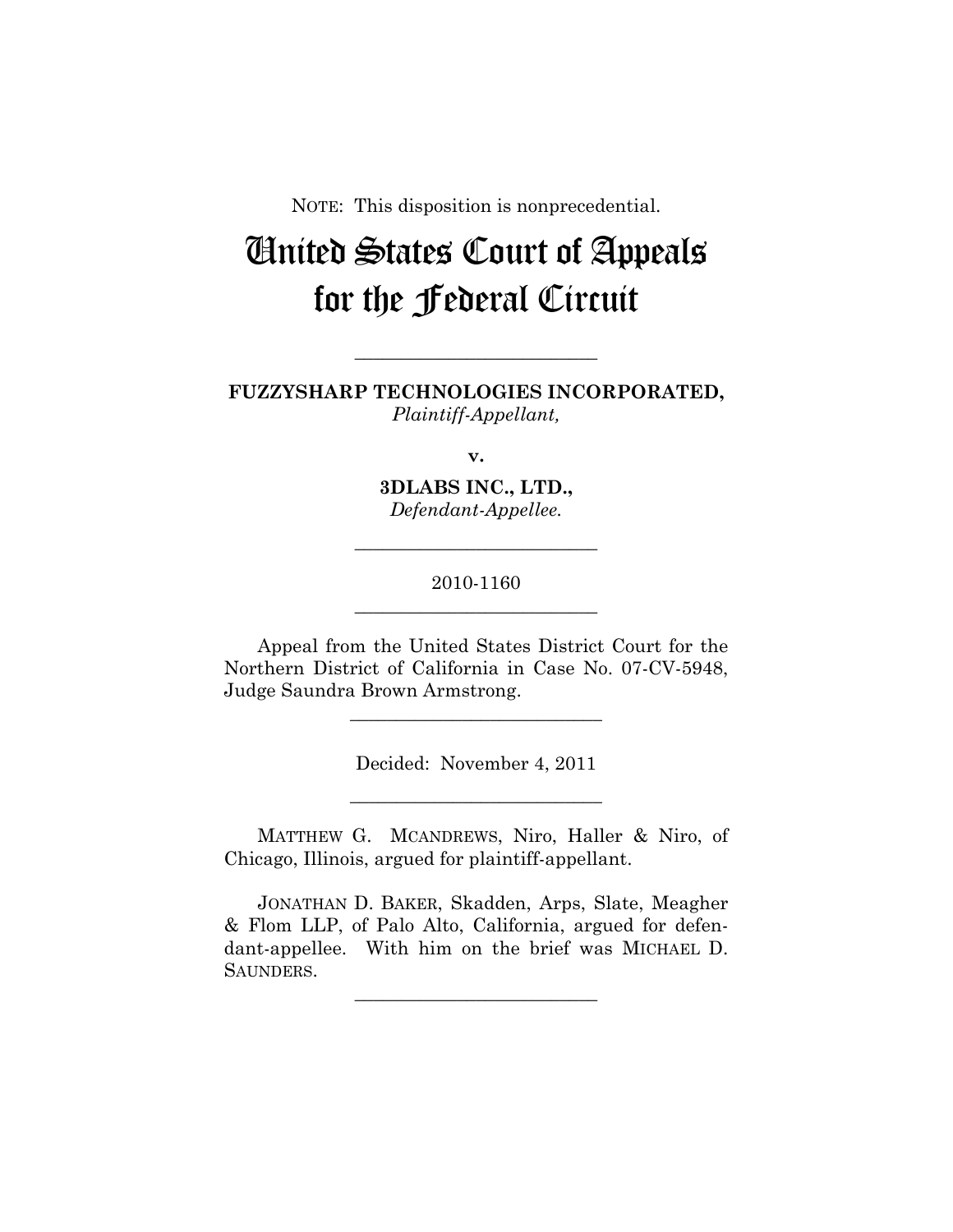## Before BRYSON, O'MALLEY, and REYNA, *Circuit Judges*. PER CURIAM.

Fuzzysharp Technologies Inc. appeals from a summary judgment invalidating several of its patent claims as encompassing unpatentable subject matter. The district court based its ruling on this court's adoption of the "machine-or-transformation test" in the en banc decision in *In re Bilski*, 545 F.3d 943 (2008). The Supreme Court subsequently disapproved of this court's exclusive reliance on the machine-or-transformation test to determine patentability. *Bilski v. Kappos*, 130 S. Ct. 3218 (2010). In light of the Supreme Court's decision in *Bilski*, we vacate the district court's ruling and remand to the district court for claim construction and further proceedings to apply the pertinent intervening decisions of the Supreme Court and this court.

I

The objective of three-dimensional computer graphics technology is to create two-dimensional images that depict three-dimensional scenes. For example, a computer could store a representation of a teapot as a twodimensional object, accounting only for attributes such as the teapot's outline and color. Any depictions of that twodimensional representation would fail to account for three-dimensional attributes of the teapot such as its convexity. On the other hand, a computer could store a three-dimensional representation of the teapot. Because conventional viewing technology is capable of displaying only two dimensions, three-dimensional computer graphics technology would use various techniques such as shading and lighting to depict the three-dimensional attributes of the teapot in a two-dimensional image.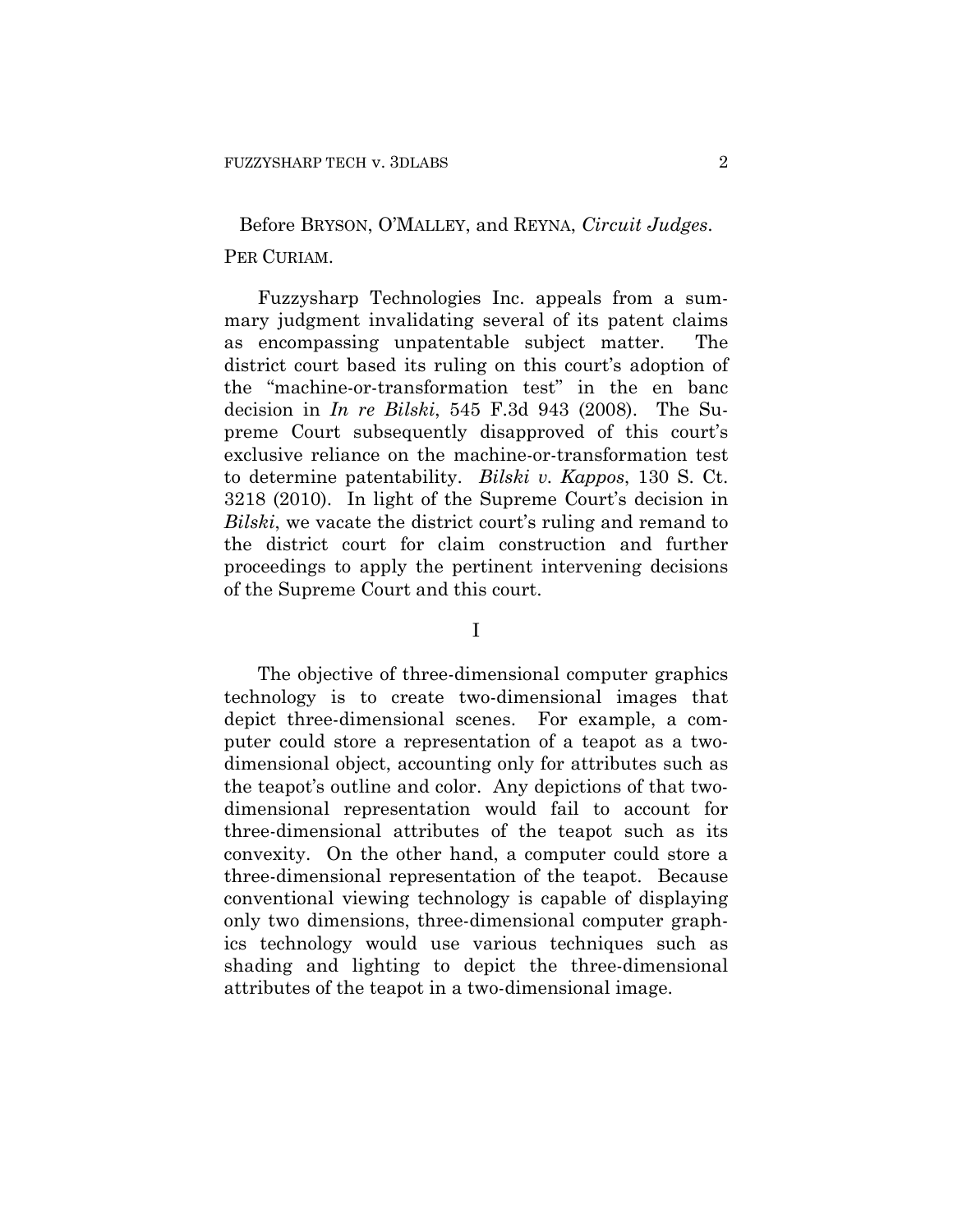Several three-dimensional objects together compose a scene. A scene including the teapot might include three different objects representing the teapot—its spout, its body, and its handle. Any scene can be observed from different positions and different orientations for each position. Only a portion of each object can by viewed from a given position and orientation (collectively referred to in the patents in suit as a "viewpoint"). For example, only a portion of the spout, a portion of the body, and a portion of the handle of the teapot can face a single viewpoint. The patents refer to each portion as a "surface"; each surface can be projected onto a plane perpendicular to the viewpoint orientation. The two-dimensional rendering of the three-dimensional teapot can be presented on such a projection plane.

Some surfaces will be partially or completely concealed by other surfaces closer to the viewpoint. From one viewpoint, the handle surface of the teapot may partially obscure the body surface and the body surface may completely obscure the spout surface. If hidden surfaces such as the spout can be detected and then ignored in the remaining calculations, it will take less time to render a scene. One way to detect hidden surfaces is to perform a pixel-by-pixel comparison of surfaces in the projection plane. That method of comparison requires projecting each surface onto the plane and determining for each pixel which surface projecting onto that pixel is closest to the viewpoint. In the teapot example, that method of comparison would require evaluating which surface is the closest for every pixel even though the handle surface is always closer than the body surface, which in turn is always closer than the spout surface. Because that approach can be computationally intensive, it is desirable to group calculations together if some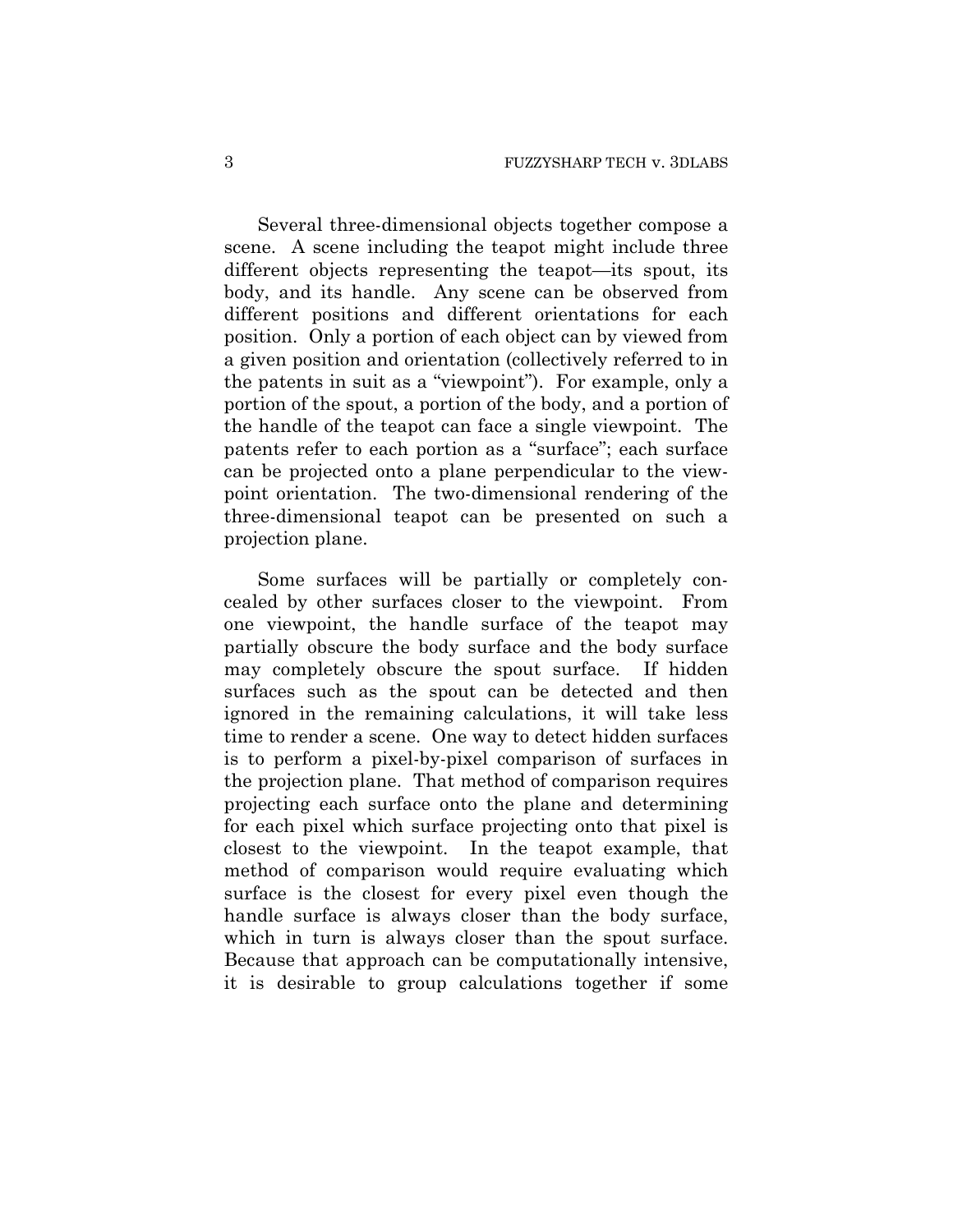surfaces are always visible (such as the handle) or always hidden (such as the spout).

Fuzzysharp owns several patents relating to an improved method of hidden surface detection that works off the principle that some surfaces are always visible and other surfaces are always hidden. In 2007, Fuzzysharp brought a district court action against 3DLabs Inc., Ltd., asserting United States Patent No. 6,172,679 ("the '679 patent") and United States Patent No. 6,618,047 ("the '047 patent"). Those patents originate from the same application and have the same written description. They disclose a "method of reducing the complexity of hidden surface removal in 3D graphics systems." '679 patent, abstract. The method described in the specification decreases the complexity of hidden surface detection by employing what are described as "fuzzy regions" and "non-fuzzy regions." *Id.*, col. 8, ll. 62-67. In a general sense, a fuzzy region is the portion of a surface that faces *any* viewpoint in a group of viewpoints. A non-fuzzy region is the portion of a surface that faces *every* viewpoint in a group of viewpoints. The fuzzy region is the union of the surface portions, and the non-fuzzy region is the intersection of those portions.

The patents recognize that the fuzzy region of a surface can be difficult to compute because "the viewpoints can have any orientation and be anywhere in the viewpoint bounding box." *Id.*, col. 8, ll. 49-51. Instead, the method described in the patents calculates the fuzzy region on the projection plane.

The projection plane is divided into grid cells that are used to represent the fuzzy and non-fuzzy regions of each surface for a particular bounding box of viewpoints. Once those regions are known, methods disclosed in the specifi-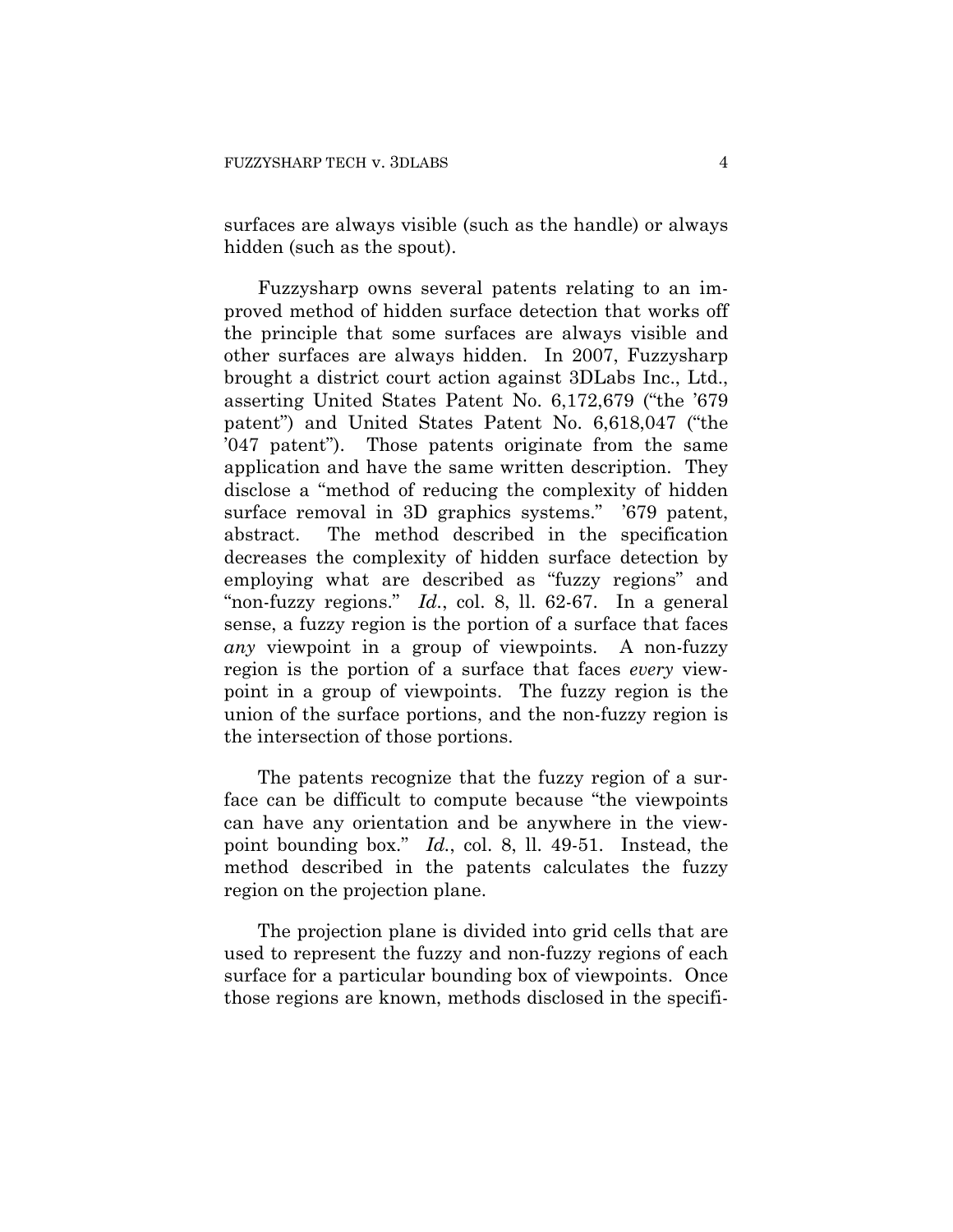cation can be used to calculate surface visibility for all viewpoints in the bounding box based on those regions. The method for finding invisible surfaces generally begins with surfaces close to the viewpoint, which are preferably large and must be opaque. Once the non-fuzzy regions of those surfaces are known, the grid cell approximations of those regions can be used to find hidden surfaces. If another surface is farther away from the viewpoint and the fuzzy extent of that surface falls entirely within the approximated non-fuzzy region of the closer surface, then the farther surface is invisible to all viewpoints in that bounding box. In the teapot example, there will be some bounding box of viewpoints for which the portion of the body surface that faces all the viewpoints in the box obscures the portion of the spout surface that faces any viewpoint in the box. Once the fuzzy calculations are completed for that bounding box of viewpoints, the spout surface can be ignored in future calculations because it has already been determined to be hidden. The specification discloses a similar method for using fuzzy regions to determine which surfaces are always visible. Both methods employ particular devices, such as "fuzzy buffers" or z-buffers to perform some of the calculations, but none of those devices are recited in the asserted claims.

Fuzzysharp asserted claims 1, 4, and 5 from the '679 patent and claims 1 and 12 from the '047 patent. The parties agreed to constructions for most of the terms in those claims. For the disputed terms, the district court applied Fuzzysharp's proposed construction in evaluating 3DLabs' summary judgment motion on patentable subject matter. The district court resolved the case in response to that motion by invalidating all the asserted claims based on its conclusion that they do not satisfy the "machine or transformation" test, i.e., they do not involve the use of a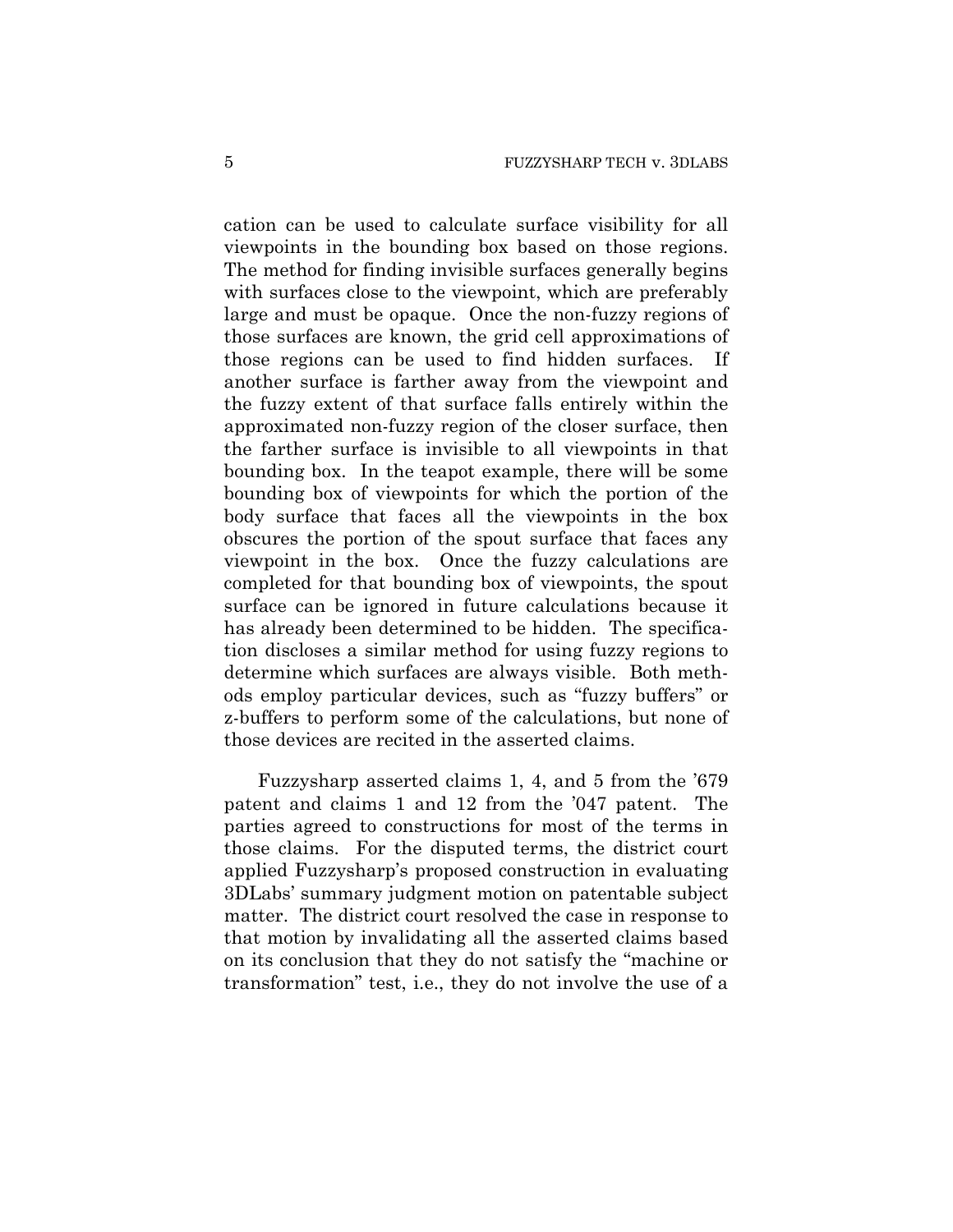particular machine, and they do not result in the transformation of an article to a different state.

## II

The district court properly held that all of the asserted claims fail the machine-or-transformation test. We agree with the court's analysis of that issue, although we recognize that in the aftermath of the Supreme Court's decision in *Bilski*, failure to satisfy the machine-ortransformation test no longer ensures that the subject matter of a claim will be deemed unpatentable.

Fuzzysharp has acknowledged that none of the claims result in the transformation of an article into a different state. Instead, it argues that its claims are tied to a particular machine because they require the use of a computer. Fuzzysharp relies, for example, on claim 12 of the '047 patent, which recites the following method:

12. A method of reducing a step of visibility computations in 3-D computer graphics from a perspective of a viewpoint, the method comprising:

computing, before said step and from said perspective, the visibility of at least one entity selected from 3-D surfaces and sub-elements of said 3-D surfaces, wherein said computing step comprises:

employing at least one projection plane for generating projections with said selected set of 3- D surfaces and said sub-elements with respect to said perspective;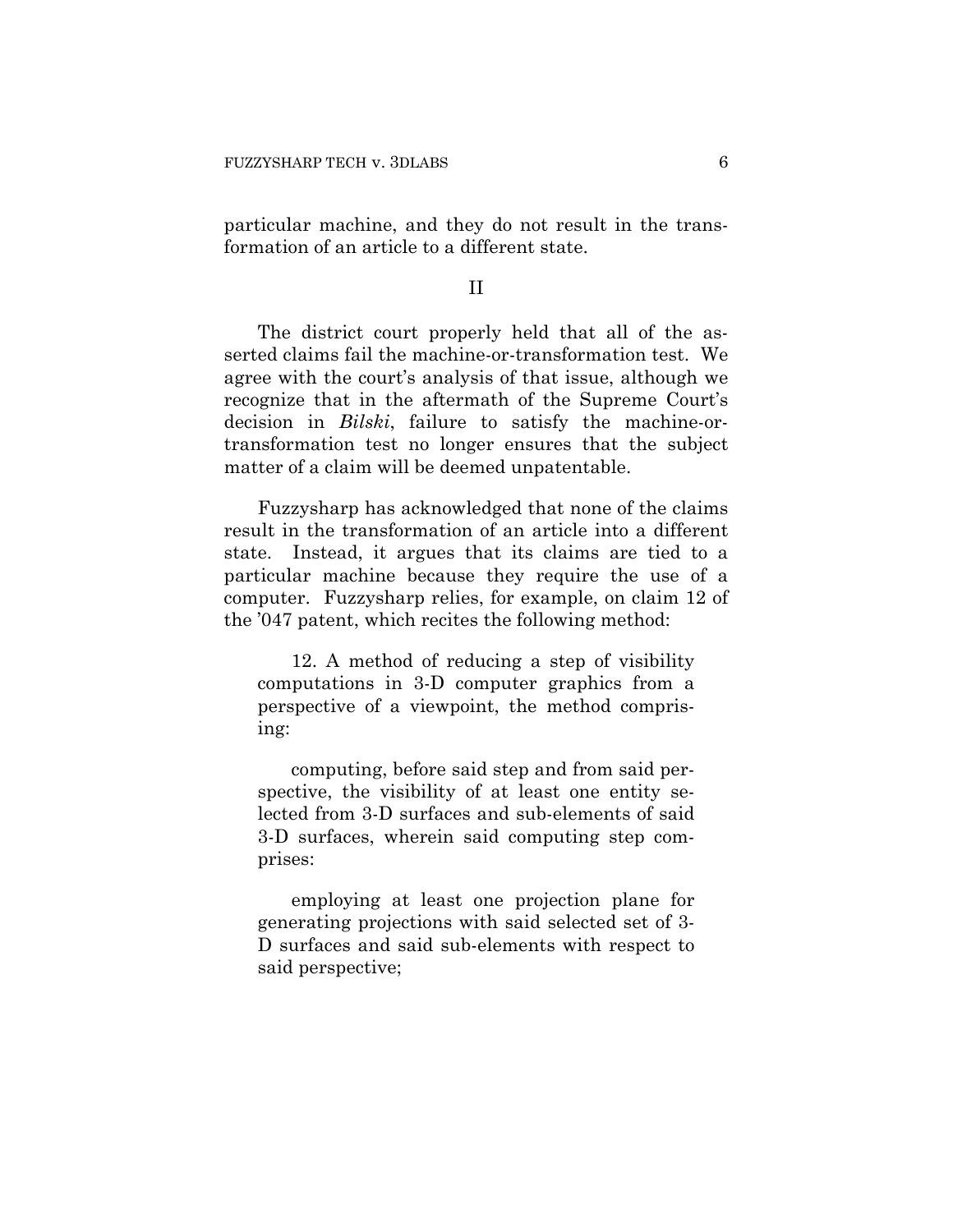identifying regions on said at least one projection plane, wherein said regions are related to the projections associated with said selected 3-D surfaces, said sub-elements, or bounding volumes of said 3-D surfaces or said sub-elements;

updating data related to said regions in computer storage; and

deriving the visibility of at least one of said 3- D surfaces or said sub-elements from the stored data in said computer storage; and

skipping, at said step of visibility computations, at least an occlusion relationship calculation for at least one entity that has been determined to be invisible in said computing step.

In order to satisfy the machine-or-transformation test, "the use of a specific machine [in a claim] must impose meaningful limits on the claim's scope." *In re Bilski*, 545 F.3d at 961, citing *Gottschalk v. Benson*, 409 U.S. 64, 71- 72 (1972). In claim 12, the recitation of general-purpose computer storage could encompass any number of disparate structures, including hard drives, CD-RWs, and flash memory modules. Although the lack of structural attributes is not always dispositive under the machine-ortransformation test, we find it relevant in this case. The references to a computer in claim 12 impose only two limitations: the machine must be able to compute, and it must be able to store data. Those functions are essentially synonymous with the term "computer" and thus add little or nothing to simply claiming the use of a general purpose computer. The recitation of computer functions in the claim thus does not confine the preemptive effect of the claim because the underlying method has "no sub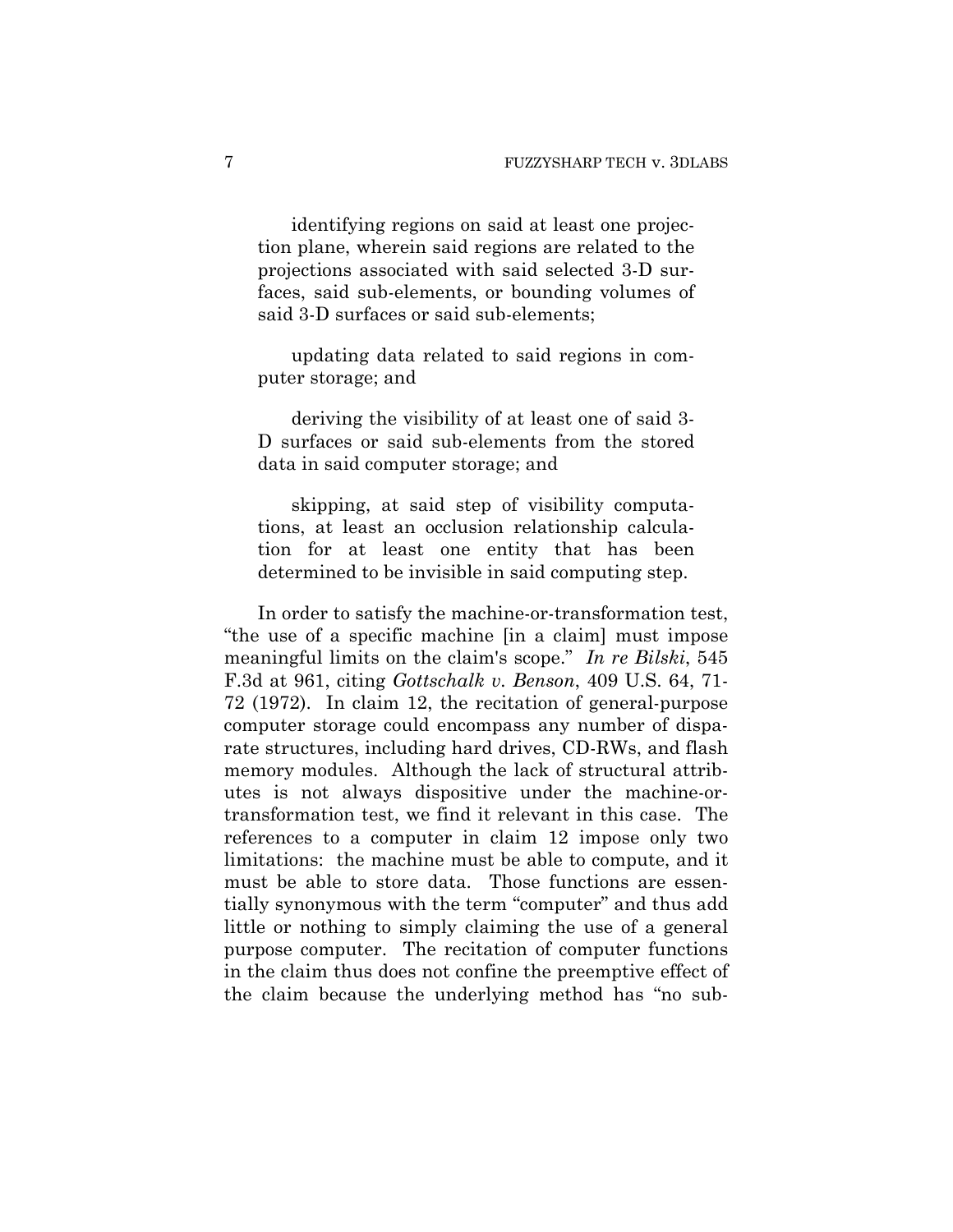stantial practical application except in connection with a digital computer." *Benson*, 409 U.S. at 71. Those limitations are therefore not "meaningful limits" on the claim's scope.

Fuzzysharp argues that some of its unasserted claims are tied to particular hardware in the form of z-buffers and other specific pieces of computer hardware, *e.g.*, '679 patent, claim 32, and that those claims "confirm that the methods of the Asserted Claims operate on and in the environment of computer graphics hardware systems." In addressing questions of patentable subject matter, however, we assess each claim independently. There is no basis for looking to other claims except to the extent that they inform the meaning of the challenged claims through claim differentiation. Fuzzysharp argues that this court looked to elements recited in unasserted claims in *Research Corp. Technologies, Inc. v. Microsoft Corp.*, 627 F.3d 859 (Fed. Cir. 2010). In fact, however, the court in that case concluded that the asserted claims were patenteligible without looking to unasserted claims and then simply noted that elements recited in unasserted claims "confirm this court's holding that the invention is not abstract." *Id.* at 869. That statement did not change the long-standing rule that each claim must be limited to patentable subject matter. *See, e.g.*, *Bilski*, 130 S. Ct. at 3231 (analyzing claims separately); *O'Reilly v. Morse*, 56 U.S. (15 How.) 62 (1853) (same); *see also* 35 U.S.C. § 282 (claims are independently presumed valid). Indeed, if it were sufficient to satisfy section 101 that some claims in the patent are patent eligible, independent claims could avoid section 101 scrutiny altogether as long as they were paired with dependent claims that were patent eligible.

Based on our en banc decision in *Bilski*, the district court understandably concluded that the failure of the